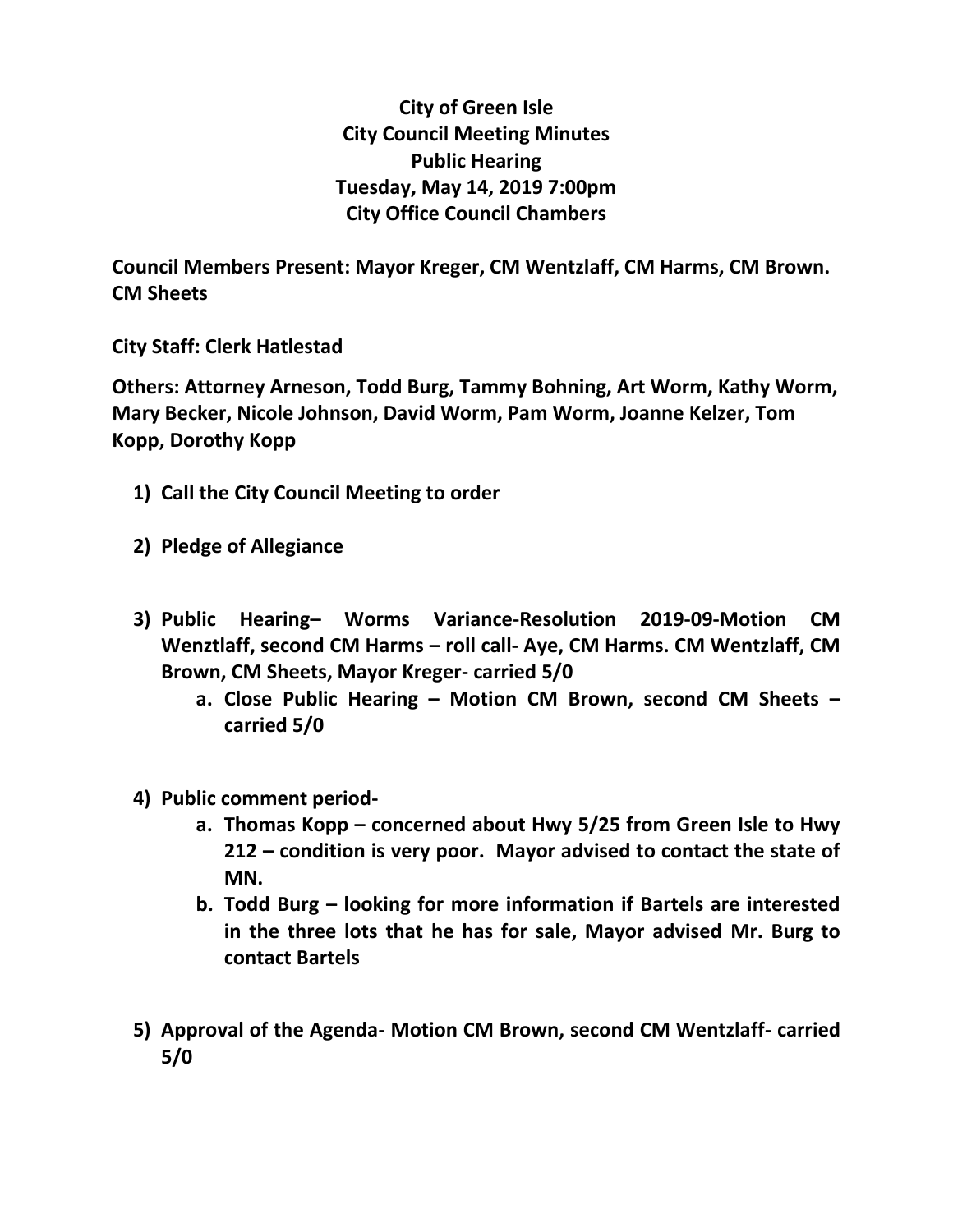- **6) Approval of the Consent Agenda – Motion CM Harms, second CM Sheetscarried 5/0**
	- **A) Approval of the minutes from the April 23, 2019 meeting**
	- **B) Approval of the claims for May 14, 2019 totaling \$42,327.36**
- **7) Attorney Arneson – reminder regarding nuisance property to consider looking at a letter which would be firmer with the violation. Report on Gonzales property – Attorney suggested that building inspector look at the property to determine the condition of the building.**
- **8) American Environmental – update – flushed out, Kerby if monitoring the water levels. CM Wentzlaff to contact Rickert Excavating to clean the pond.**
- **9) Ordinance 19-03 establishing a Planning Commission -motion CM Wentzlaff, second CM Harms – add statement 2B Terms to include: one commission member should be a council member. Carried 5/0**
- **10) Liquor License – Grey Fox and Club New Yorker – motion CM Sheets, second CM Brown to approve liquor license to Grey Fox and Club New Yorker. Carried 5/0**
- **11) Wm Mueller & Sons – street bid – motion CM Sheets, to approve \$23,629 street project, second CM Harms, carried 5/0**
- **12) Lano Equipment bill- bill reviewed by council.**
- **13) Non city documents stored in City Office-discussion to contact parties that are storing documents within the City Office that are non- city documentsletter to be drafted by Attorney Arneson-motion CM Sheets to move forward with letter, second CM Harms – carried 5/0**
- **14) Other**
	- **a. CM Wentzlaff – reported EDA meeting had a discussion regarding Mike Westphalen listing property 34.0037.000 at \$35,000- contract would run through the end of the year. Motion CM Wentzlaff, second CM Brown to allow M. Westphalen to list property carried 5/0**
	- **b. CM Brown – reported Park Board meeting –**
		- **received quote for wood chips from Midwest delivered price \$1,539.00 - volunteers needed to spread chips.** 
			- **1. Motion CM Brown, second CM Wentzlaff to purchase chips, carried 5/0**